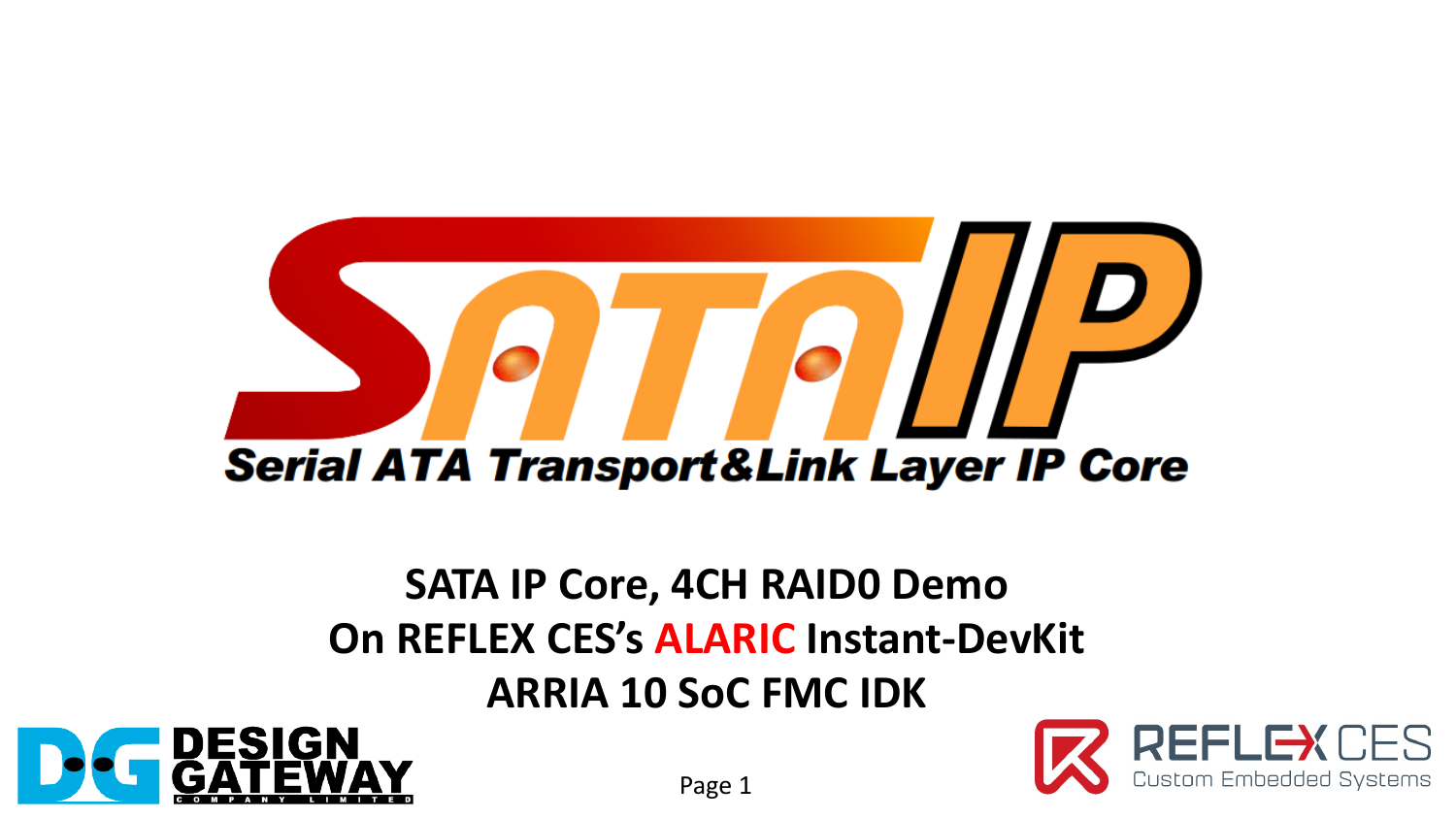# SATA-IP Core

SATA IP core provides link layer to implement SATA channel to Intel FPGAs. It supports SATA3 (6Gbps) and matches with SATA3 SSDs. It can connect with SSD/HDD without external PHY chip. The IP core license includes the reference design for Intel FPGA boards to shorten development time and reduce the cost.

#### **Key features**

- Compliant with SATA 3.0 6Gbps
- Support both Host and Device side
- FAT32-IP & Host-IP is available for pure hardware Host controller without CPU/OS
- AHCI-IP for Linux reference design available





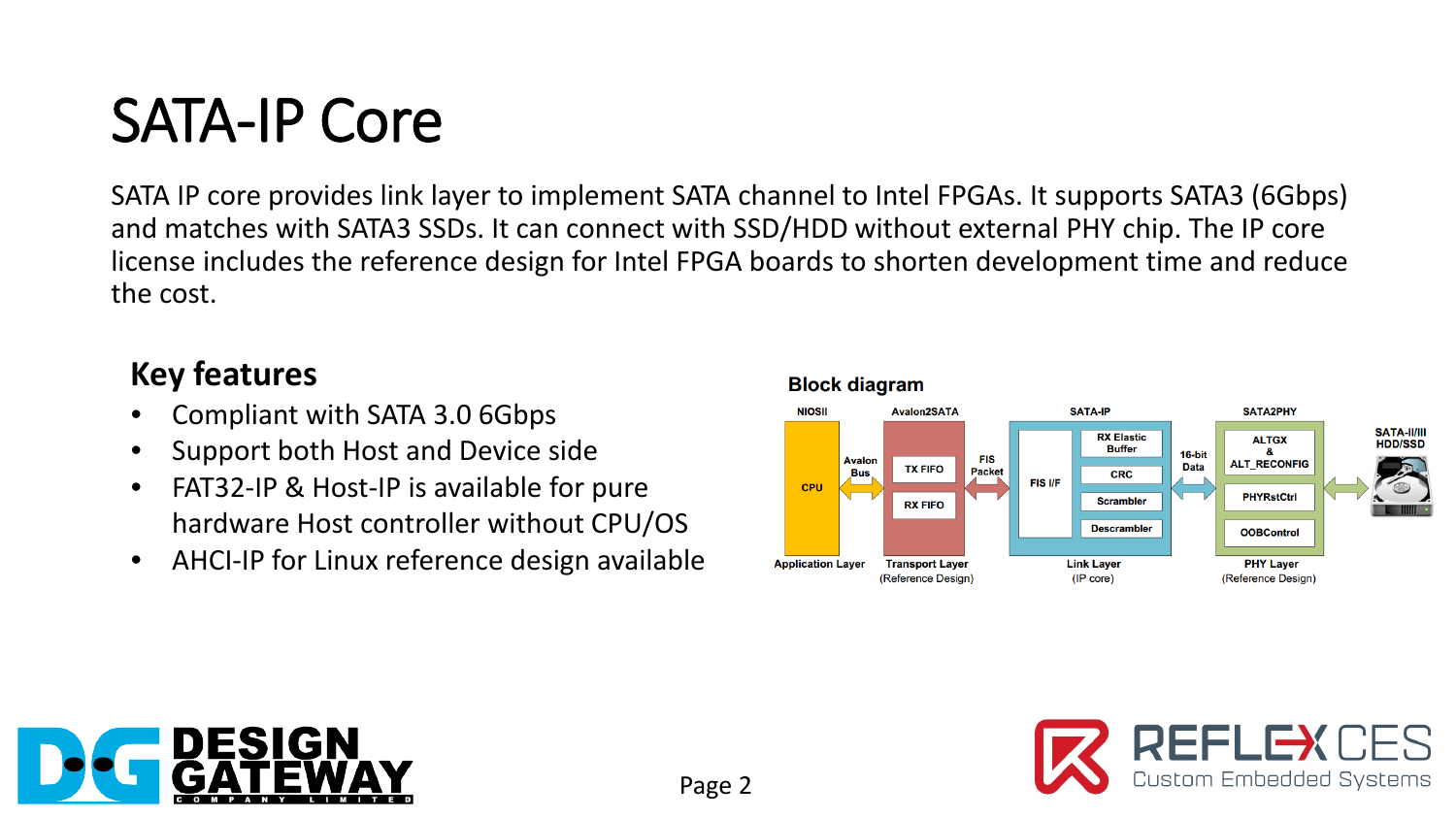# 4CH RAID0 Demo on ALARIC Instant-DevKit

In the reference design, we demonstrate a pure hardware logic for 4CH RAID0 Controller by using SATA-IP and Host-IP core. 4 SATA devices are applied to run RAID0 system. 4 SATA devices connecting in the system should be same model to get the best performance and the best capacity. By using RAID0, the total capacity is equal to four times of SATA Device#0 capacity and the performance for write and read are almost four times. In our test system, Write speed of RAID0 is about 2000 MB/s and Read speed is about 2200 MB/s. (Performance from SATA Host-IP demo by using one SATA device are 510 MB/s for write command and 560 MB/s for read command).





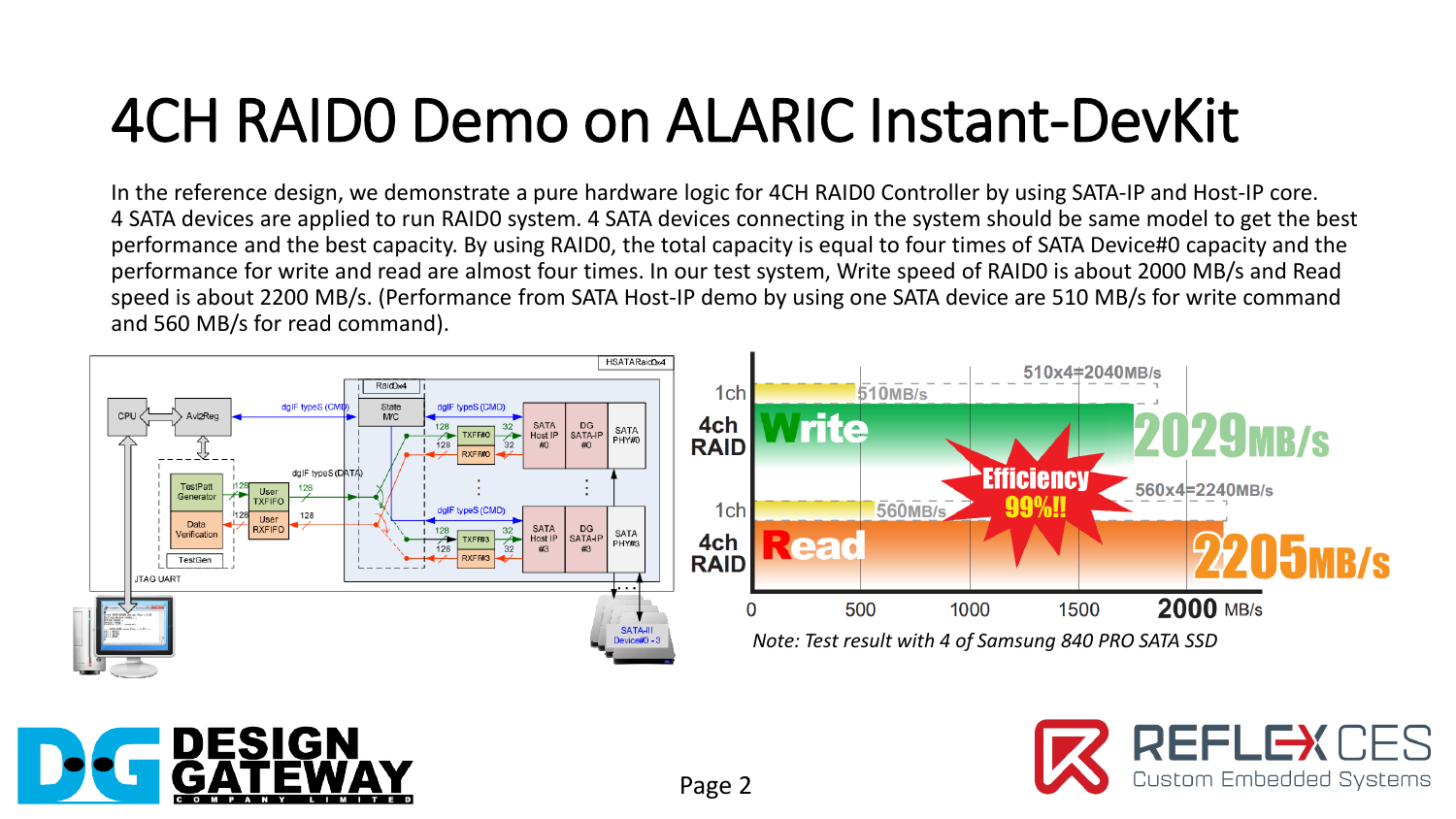## SATA-IP 4CH Demo set up



- REFLEX CES's ALARIC Instant-DevKit
- DG's AB09 FMCRAID adapter
- Samsung 850 PRO SATA SSD



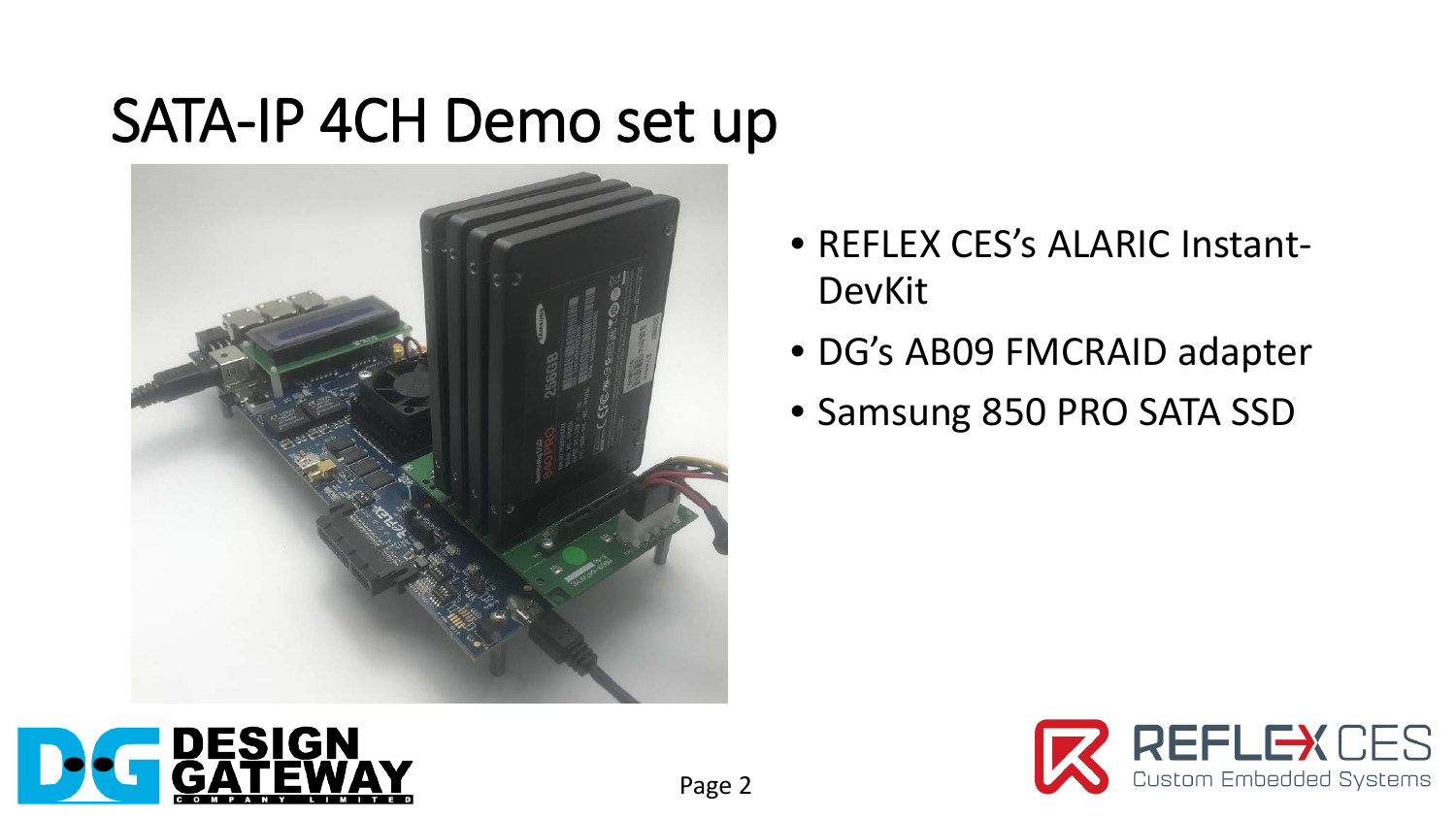### SATA SSD connection



- Connect SATA SSD (Samsung 850 PRO) to AB09 FMCRAID adapter
- Connect AB09 adapter with ALARIC's FMC connector
- Connect ATX power cable to AB09